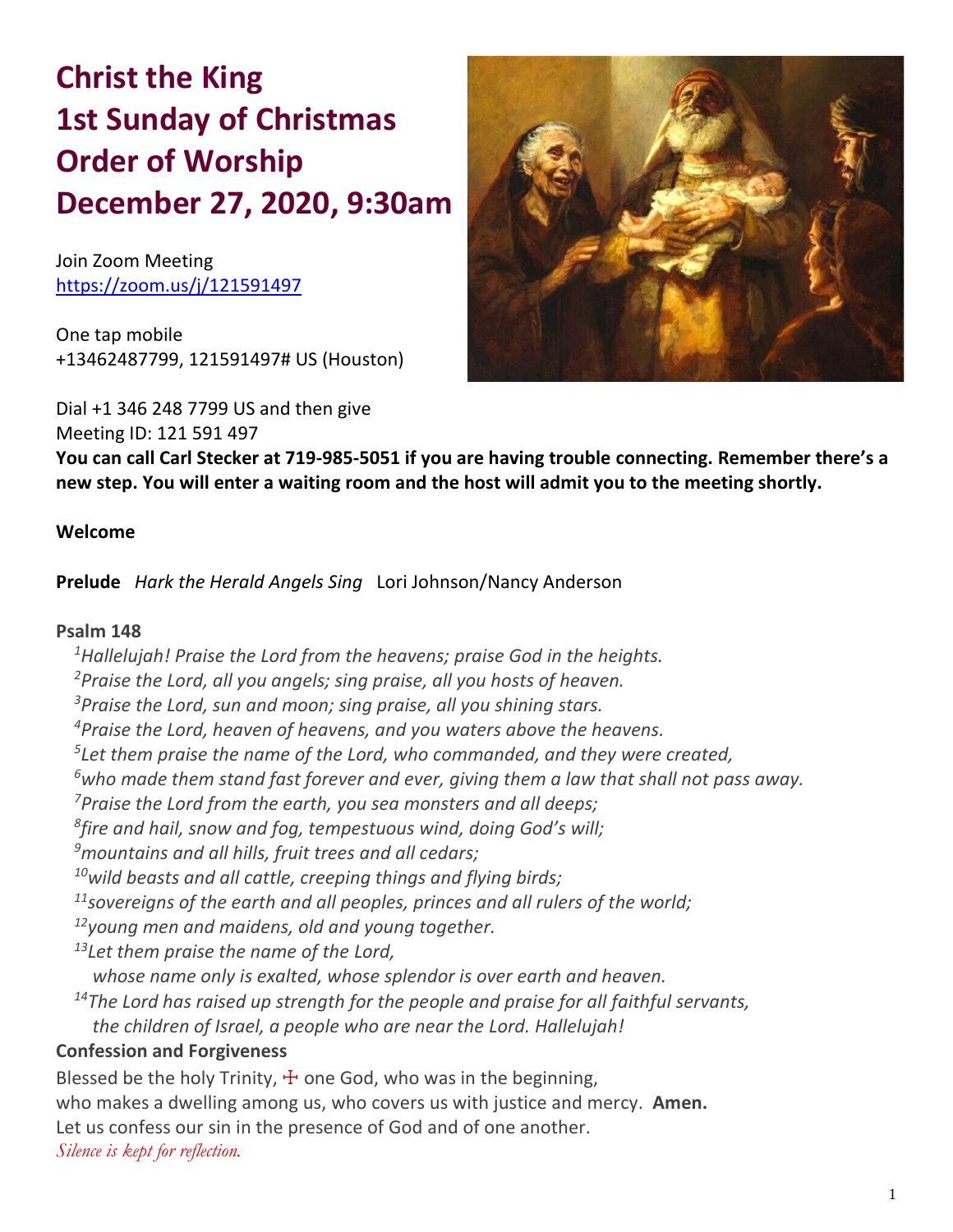God of goodness and lovingkindness,

**we confess that we have sinned against you and our neighbors.**

**We have turned away from your invitation to new life.**

**We have turned away from the lowly and downtrodden.**

**In your abundant mercy, forgive us our sins, those we know and those known only to you,**

**for the sake of the one who came to live among us, Jesus Christ, our Savior. Amen.**

Hear the good news of peace and salvation! God forgives us all our sins,

not through our own work, but through  $+$  Jesus Christ, made known to all people. With all who come to the manger, rejoice in this amazing gift of grace. **Amen.**

# **Greeting**

The grace of our Lord Jesus Christ, the love of God, and the communion of the Holy Spirit be with you all. **And also with you.**



Text: attr. John Francis Wade, 1711–1786; tr. Frederick Oakeley, 1802–1880, sts. 1, 3–4; tr. unknown, st. 2<br>Music: ADESTE FIDELES, attr. John Francis Wade

# **Prayer of the Day**

Almighty God, you wonderfully created the dignity of human nature and yet more wonderfully restored it. In your mercy, let us share the divine life of the one who came to share our humanity, Jesus Christ, your Son, our Lord, who lives and reigns with you and the Holy Spirit, one God, now and forever. **Amen.**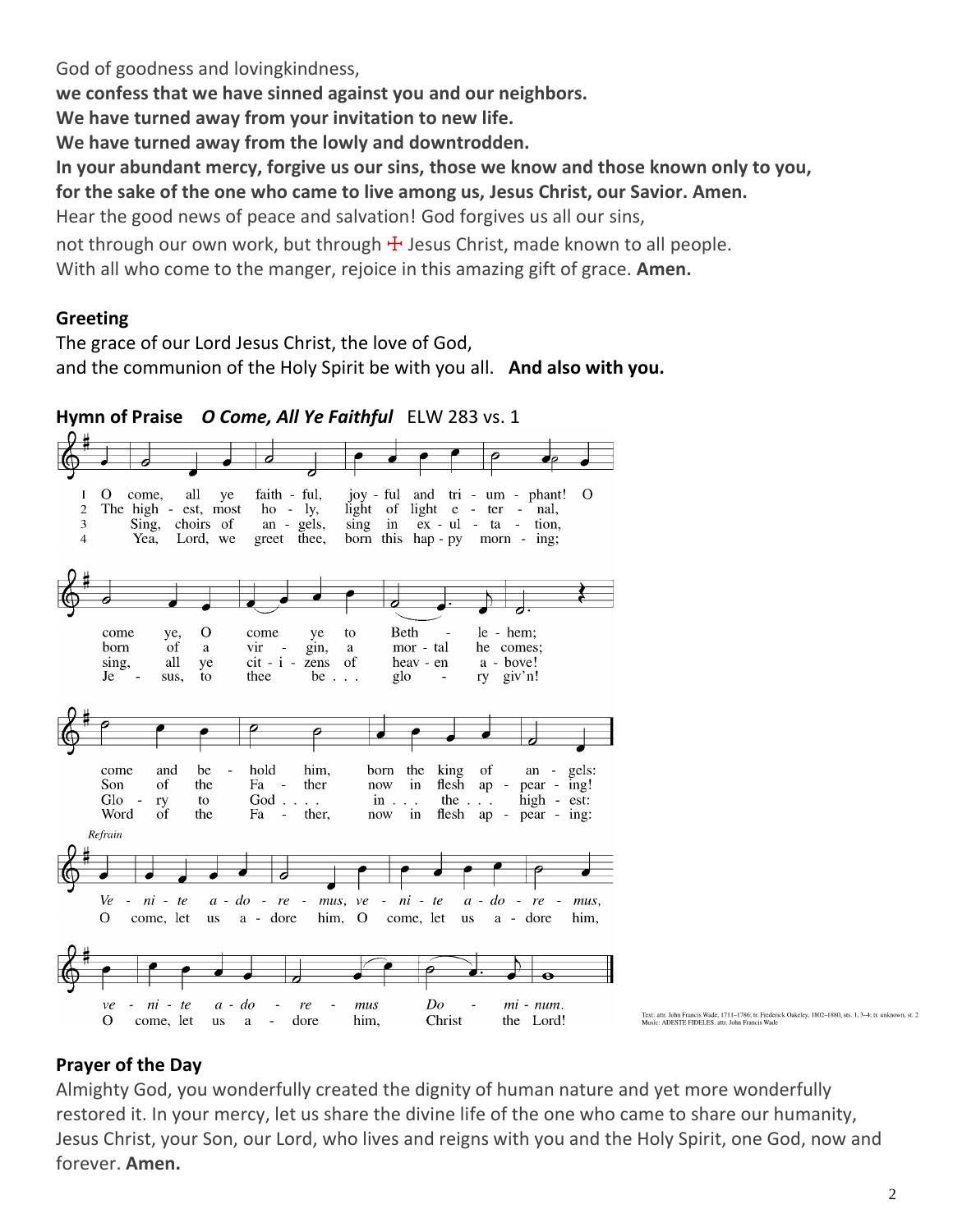# **Reading: Galatians 4:4-7**

*Paul seeks to show the Galatians that the purpose of Christ's birth was to liberate us from the law's condemnation so that we would be fully adopted into God's family as beloved children.*

 $4$ When the fullness of time had come, God sent his Son, born of a woman, born under the law,  $5$ in order to redeem those who were under the law, so that we might receive adoption as children. <sup>6</sup>And because you are children, God has sent the Spirit of his Son into our hearts, crying, "Abba! Father!" <sup>7</sup>So you are no longer a slave but a child, and if a child then also an heir, through God.

# Word of God. Word of Life. **Thanks be to God.**



The gospel according to Luke chapter 2. **Glory to you, O Lord.**

#### **Luke 2:22-40**

Luke's narrative continues with stories that emphasize Jesus' connection to Judaism. His family is devout in its observance of *the law, and Jesus himself is recognized as one who will bring glory to Israel.*

 $22$ When the time came for their purification according to the law of Moses, [Joseph and Mary] brought [Jesus] up to Jerusalem to present him to the Lord  $^{23}$ (as it is written in the law of the Lord, "Every firstborn male shall be designated as holy to the Lord"),  $^{24}$  and they offered a sacrifice according to what is stated in the law of the Lord, "a pair of turtledoves or two young pigeons."

 $25$ Now there was a man in Jerusalem whose name was Simeon; this man was righteous and devout, looking forward to the consolation of Israel, and the Holy Spirit rested on him. <sup>26</sup>It had been revealed to him by the Holy Spirit that he would not see death before he had seen the Lord's Messiah. <sup>27</sup>Guided by the Spirit, Simeon came into the temple; and when the parents brought in the child Jesus, to do for him what was customary under the law,  $^{28}$ Simeon took him in his arms and praised God, saying,

 $29^{\circ}$ Master, now you are dismissing your servant in peace,

according to your word;

<sup>30</sup>for my eyes have seen your salvation,

 $31$ which you have prepared in the presence of all peoples,

 $32a$  light for revelation to the Gentiles and for glory to your people Israel."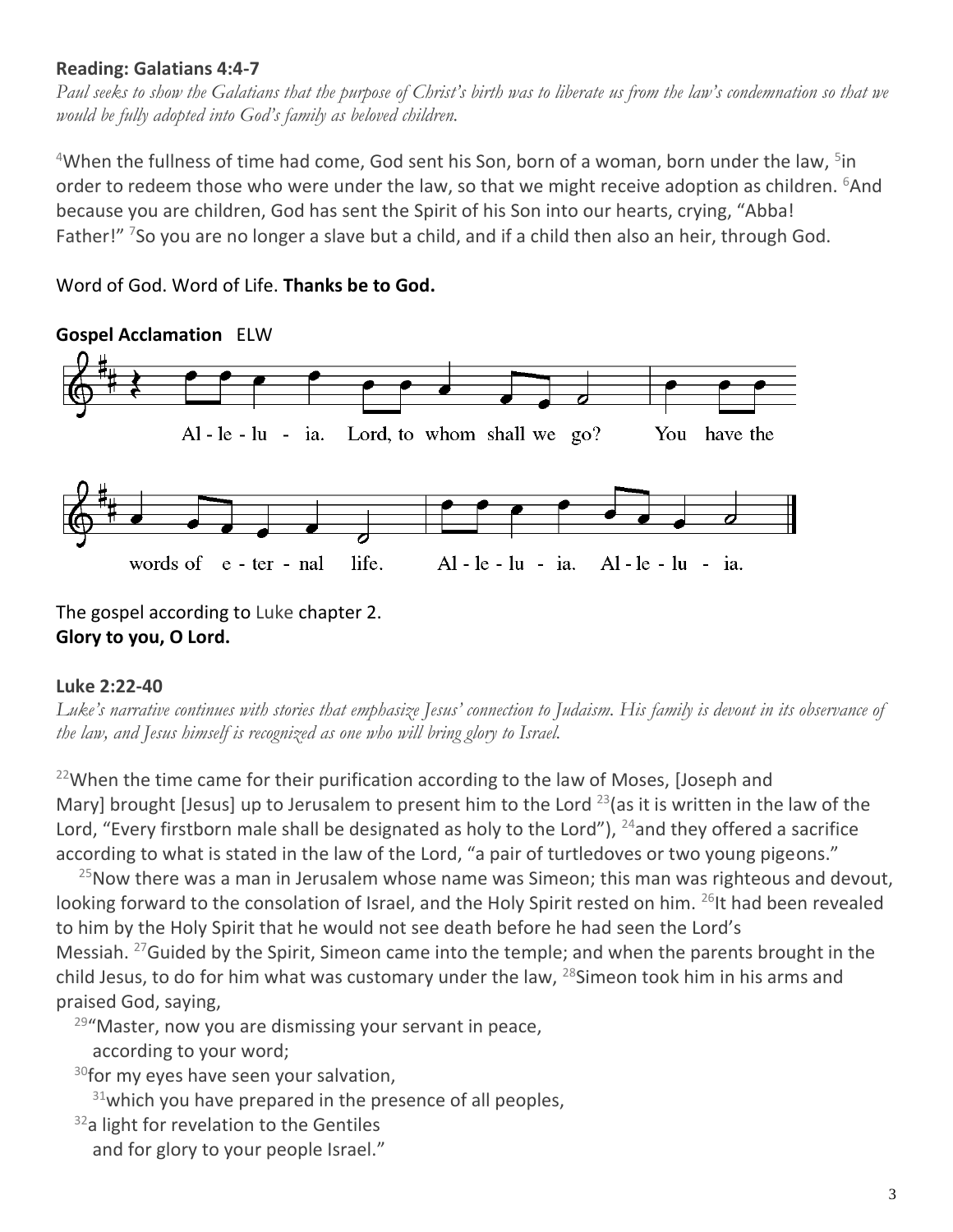$33$ And the child's father and mother were amazed at what was being said about him.  $34$ Then Simeon blessed them and said to his mother Mary, "This child is destined for the falling and the rising of many in Israel, and to be a sign that will be opposed  $35$  so that the inner thoughts of many will be revealed and a sword will pierce your own soul too."

 $36$ There was also a prophet, Anna the daughter of Phanuel, of the tribe of Asher. She was of a great age, having lived with her husband seven years after her marriage,  $37$ then as a widow to the age of eighty-four. She never left the temple but worshiped there with fasting and prayer night and day.  $38$ At that moment she came, and began to praise God and to speak about the child to all who were looking for the redemption of Jerusalem.

 $39$ When they had finished everything required by the law of the Lord, they returned to Galilee, to their own town of Nazareth. <sup>40</sup>The child grew and became strong, filled with wisdom; and the favor of God was upon him.

The good news of the Lord. **Praise to you, O Christ.**

#### **Children's message-Silver Family**

#### **Sermon**

#### **Hymn of the Day:** *In His Temple Now Behold Him*ELW 417 vs. 1, 2, & 4



Text: Henry J. Pye, 1825-1903, alt. Music: REGENT SQUARE, Henry T. Smart, 1813-1879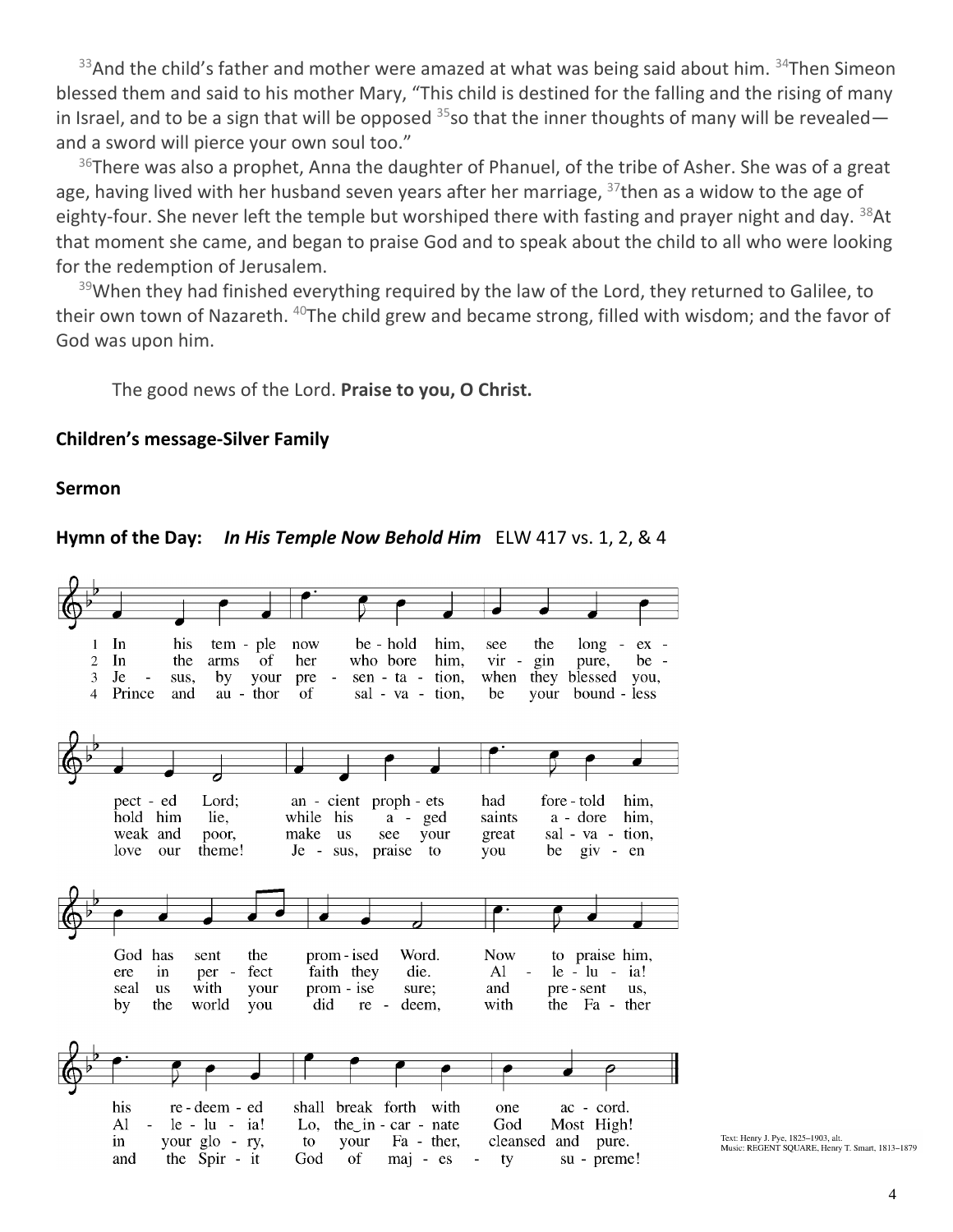## **Prayers of Intercession**

**Joining our voices with the song of the angels, let us pray for the church, the world, and all who are in need.**

Hear us, O God.

# **Your mercy is great.**

God of mercy, come quickly to us with grace upon grace as we lift these and all our prayers to you, in the name of Jesus. **Amen.**

## **Peace**

The peace of Christ be with you always. **And also with you. (or** *Peace of Christ forever***)**

# **Offering Message**

# **Children's Song: Go Tell It on the Mountain**

*Refrain*

Go tell it on the mountain, over the hills and ev'rywhere; go tell it on the mountain that Jesus Christ is born!

1 While shepherds kept their watching o'er silent flocks by night, behold, throughout the heavens there shone a holy light. *Refrain*

# **Offering Prayer**

Gracious God, you came to us as one unknown, bringing joy and salvation to the earth. Nourish us at your banquet table, that with all who welcome your birth we may proclaim your peace, revealed in Jesus Christ, our Savior. **Amen.**

# **Lord's Prayer**

**Our Father, who art in heaven, hallowed be thy name, thy kingdom come, thy will be done, on earth as it is in heaven. Give us this day our daily bread; and forgive us our trespasses, as we forgive those who trespass against us; and lead us not into temptation, but deliver us from evil. For thine is the kingdom, and the power, and the glory, forever and ever. Amen.**